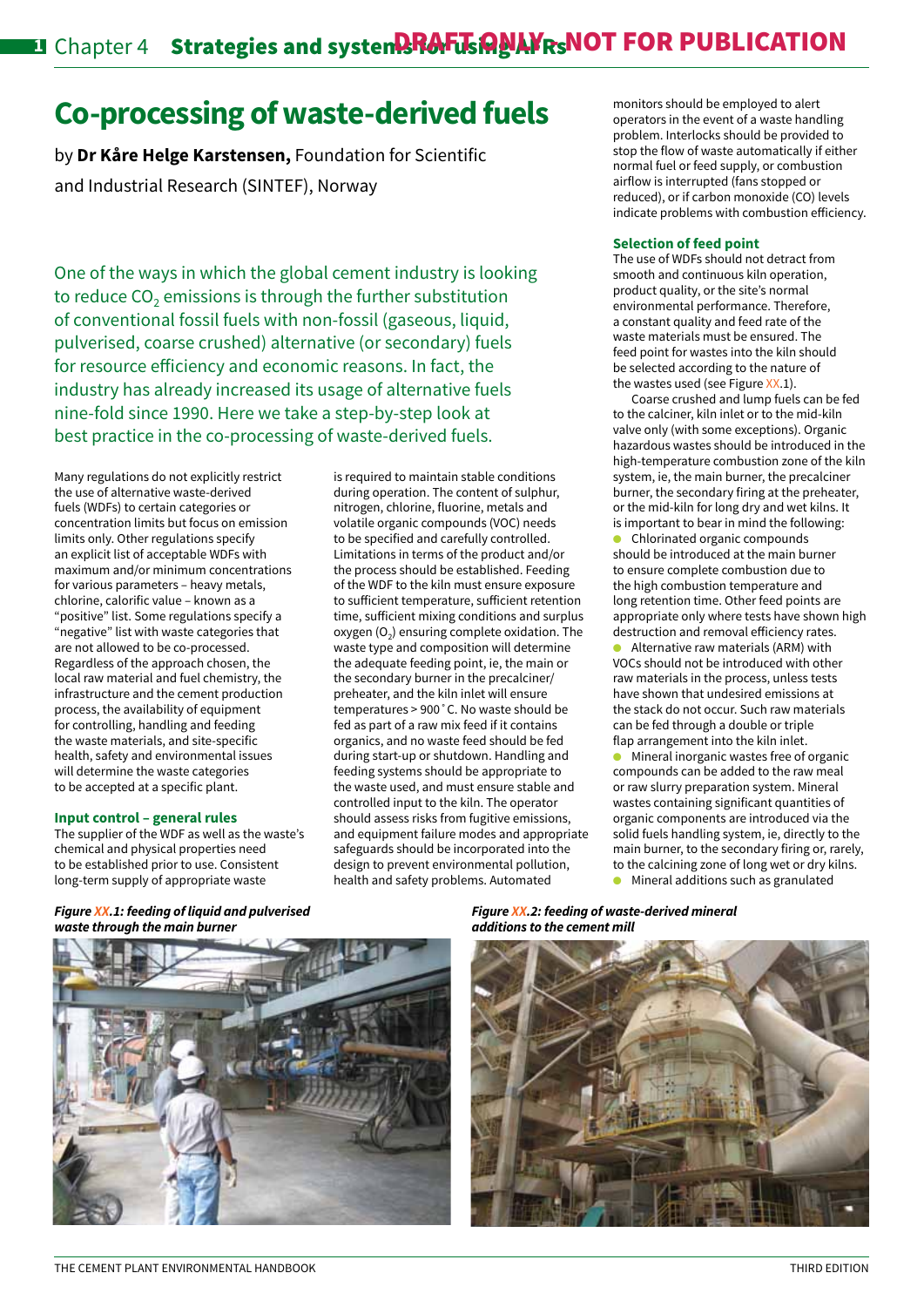blastfurnace slag (GBS), fly ash from thermal power plants or industrial gypsum, can be fed to the cement mill (see Figure XX.2).

#### **Operations and process control**

Operating requirements should be developed to specify the acceptable composition of the waste feed, including acceptable variations in the physical and/or chemical properties of the waste. For each waste, the operating requirements should specify acceptable operating limits for feed rates, temperatures, retention time,  $O<sub>2</sub>$ , etc. For start-up, shutdown, or upset conditions of the kiln, written instructions should be issued, describing conditions of use of wastes. Kiln operators should know and understand these instructions.

The general principle of good operational control of the kiln system using conventional fuels and raw materials should be applied. All relevant process parameters should be measured, recorded and evaluated continuously and may cover free lime,  $O<sub>2</sub>$ concentration and CO concentration.

#### **Kiln operation and feeding of wastes**

The plant should characterise a good operation and use this as a basis to improve other operational performance. Having characterised a good and stable kiln, establish reference data by adding controlled doses of waste, and look at changes and required controls and practice to control emissions. The impact of wastes on the total input of circulating volatile elements, such as chlorine, sulphur or alkalis, must be assessed carefully prior to acceptance as they may cause operational problems in the kiln system.

The kiln process must be operated to achieve stable conditions, which may mean applying process control optimisation (including computer-based automatic control systems) and the use of modern, gravimetric solid fuel feed systems. Input limits and operational set points for these components should be set individually by the site based on the process type and on the specific site conditions. Procedures for stopping waste feed in the event of an equipment malfunction or other emergency must be implemented and the set points for each operating parameter that would activate feed cut-off must be specified. The waste feed must also be cut off when operating conditions deviate from limits established in the permit.

No organic hazardous waste burning should take place unless the cement kiln is operating at normal temperatures in the range of 1100-1600˚C and instrumentation must be provided to record continuously the rate of flow of these wastes. Feeding of organic hazardous wastes should not be permitted during periods of kiln start-up, shutdown, major upset or conventional (coal) fuel interruption. The kiln coating temperature should also be measured by a recording optical pyrometer and conventional (coal) fuel flow should be continuously measured and recorded.

System controls and set points should provide for the automatic shutdown of the introduction of wastes in the event of the following: Cement kiln temperatures

- fall below 1100˚C.
- **Conventional raw meal and** fuel flow is interrupted.
- $\bullet$  Kiln speed decreases to below 60rph.  $\bullet$  Loss of draught occurs in the firing
- hood and main fan stoppage.

The kiln should be always operated in an oxidising atmosphere.  $O<sub>2</sub>$  in the kiln exhaust gases must be maintained at a level of not less than 1.5 per cent and be continuously recorded.

 $\bullet$  If the outside skin temperature of the kiln exceeds 500˚C, the feed of wastes should be stopped and shutdown should be initiated for repair of the refractory. Waste introduction into the kiln should

cease in the event of kiln ring formation.

WDFs must not be used during failure of the air pollution control devices. The kiln exhaust gases must be quickly conditioned and cooled to lower than 200˚C to avoid formation and release of dioxins and other persistent organic pollutants (POPs).

Fugitive emissions must be prevented and controlled and the off-gas dust from the filters should be fed back into the kiln to the maximum extent practicable, to reduce issues related to treatment and emissions. Dust that cannot be recycled should be managed in a manner demonstrated to be safe.

#### **Laboratory and quality control**

The plant needs an adequate laboratory with sufficient infrastructure, including sampling, instrumentation and test equipment. Inter-laboratory tests should be carried out periodically to check and improve the performances and maintenance of the laboratory. Personnel must be competent and should be trained according to their specific needs and to the nature of the wastes used. Fuels, raw materials and any waste entering, being processed or produced at the site, should be controlled regularly. A plan should provide detailed instructions for personal assignment, sampling, frequency of sampling and analysis, laboratory protocols and standards, calibration procedures and maintenance, and recording and reporting protocol.

#### **Initial waste evaluation**

Cement kilns are normally heated and fired using pulverised mineral coal with a predefined particle size distribution and consistent heat, ash and water content. Any alternative fuels (AFs) used by a local cement plant should ideally resemble the same characteristics as coal, ie, be continuously available in large quantities with high and uniform quality, low water and ash content, a fineness appropriate for the desired feeding point, good flowability and metrability for low excess air combustion, and not cause any environmental or product damage.

The types of AFs and their availability needs to be carefully considered prior to starting local co-processing activities. Therefore, sourcing and the need for pretreatment/pre-processing of the AF are crucial first steps. The aim of the initial

acceptance procedure is to set the outer boundaries and limits for the wastes that can be accepted by a particular kiln, and the conditions and requirements for their preparation and delivery specification. Any waste fed to a cement kiln should be homogenous, have stable heat and moisture content, stable chemical and physical composition, and a pre-specified distribution.

In real life, a cement plant operator usually receives wastes from various producers with various waste characteristics. To fulfil the requirements mentioned above, wastes must often be pre-processed prior to delivery to the cement plant. However, the cement plant operator must specify the requirements for waste acceptance with the waste owner and the pre-processing facility prior to any deliverables. It is also important to consider the compatibility of the non-combustible inorganic elements present in the waste and the ash, with the clinker mineral chemistry, and the tolerance for additional elements such as chlorine, fluorine, bromine, phosphorus, zinc, sulphur and heavy metals.

## **Waste acceptance**

Wastes should only be accepted from trustworthy parties throughout the supply chain, with traceability ensured prior to reception by the facility and with unsuitable wastes refused. The pre-processing facility and cement plant operator must develop an evaluation and acceptance procedure that includes the following features:

To evaluate possible impacts before delivering the waste to the cement plant or pre-processing facility, each waste supplier must prepare a representative sample. This must include a datasheet detailing the chemical and physical properties, information on relevant health, safety and environmental considerations during transport, handling and use of the material. It must also specify the source of the particular shipments being made. Test and check the sample's

physical and chemical characteristics against specifications.

#### **Assessment of possible impacts**

When the cement plant operator and the preprocessing facility have received information about the waste, it is important to:  $\bullet$  Assess the potential impact of transporting, unloading, storing and using the material on the health and

safety of employees, contractors and the community. Ensure that equipment or management practices required to address these impacts are in place.

Assess what personal protective equipment (PPE) will be required for employees to safely handle the waste on site.

Assess the compatibility of wastes –reactive or non-compatible wastes must not be mixed.

Assess the effect the waste may have on the process operation. Chlorine, fluorine, sulphur and alkali content in wastes may build up in the kiln system, leading to accumulation, clogging and unstable operation. Excess chlorine or alkali may produce cement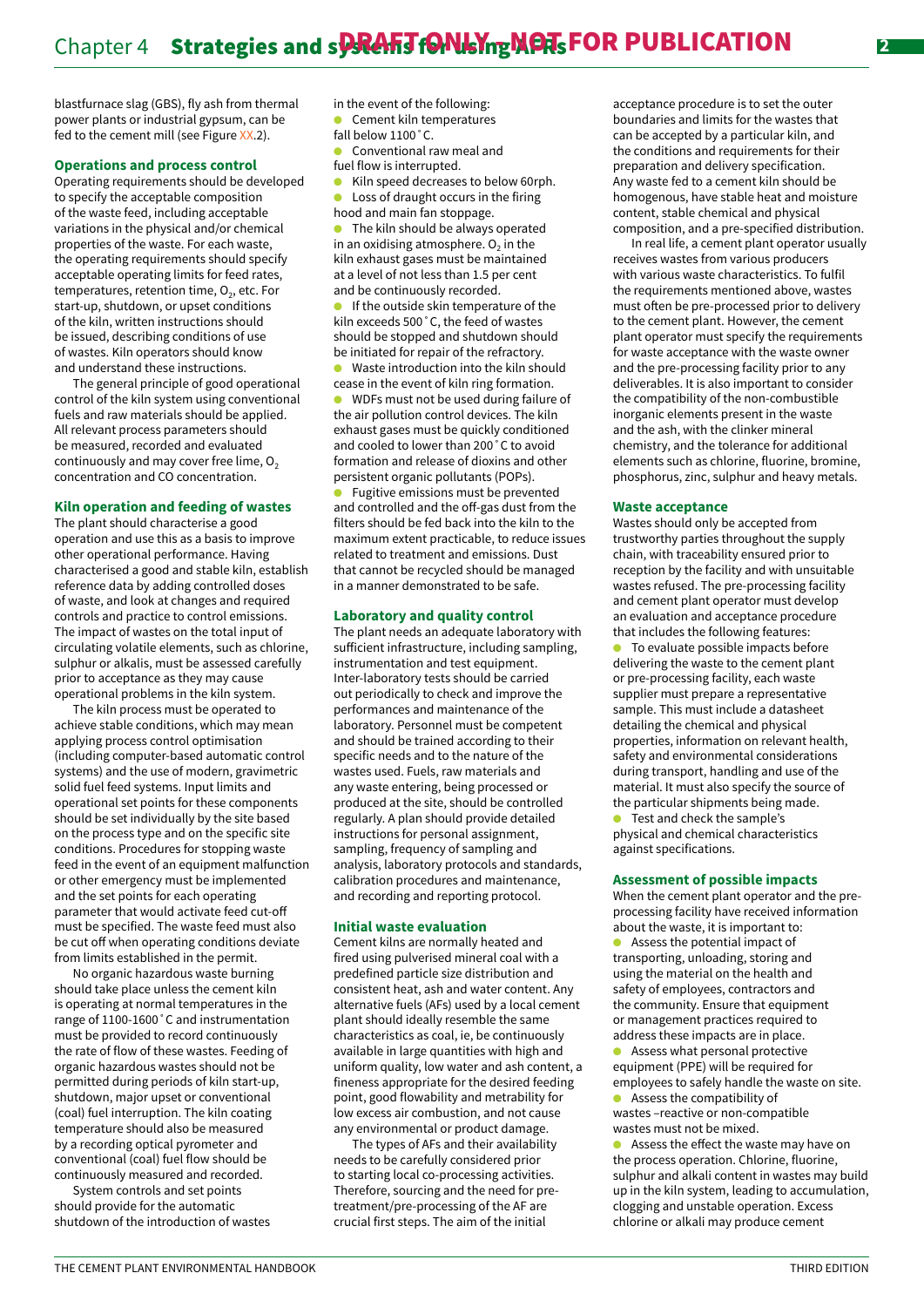# **8** Chapter 4 Strategies and systems for **RRAFT ANLY - NOT FOR PUBLICATION**





*Figure XX.4: sampling and analysis of alternative fuels at the pre-processing facility*

*Figure XX.3: inspection of drums with hydrocarbon sludge before pre-processing*

kiln dust or bypass dust (and may require installation of a bypass) that must be removed, recycled or disposed of responsibly. The heat value is the key parameter for the energy provided to the process. Wastes with high water content may reduce the productivity and efficiency of the kiln system. The ash content affects the chemical composition of the cement and may require an adjustment of the composition of the raw materials mix. Assess the potential impact on process stability and quality of the final product. Assess the effect the waste may have on plant emissions and whether new equipment or procedures are needed to ensure that there is no negative impact on the environment. Determine what materials analysis data the

waste supplier will be required to provide with each delivery, and whether each load needs to be tested prior to off-loading at the site.

#### **Commonly-restricted wastes**

Develop a uniform list of restricted wastes valid for the plant based on the previous impact assessment and the plant's raw material and fuel composition. Certain cement companies choose not to treat certain wastes and materials, including infectious and biological active medical waste, asbestos and radioactive waste. Individual companies may exclude additional materials depending on local circumstances and company policy. Shipments crossing international boundaries and classified as hazardous waste under the Basel Convention must meet with the requirements of the convention.

#### **Risky wastes**

When the waste composition cannot be described in detail, the cement plant operator and the pre-processing facility may agree with the waste producer on specific packaging requirements, ensuring that the waste will not react during transport or within containers. For example, risks may arise from waste with phosphides, cyanide with acids, and wastes with mercury and thallium.

#### **Check list for acceptance control**

Delivered wastes must generally undergo specific admission controls, whereby the previously received declaration by the

waste producer provides the starting point. After comparison by visual and analytical investigations with the data contained in the declaration, the waste is either accepted and allocated to the appropriate preprocessing and/or storage area, or rejected in the case of significant deviations.

Prior to signing any commercial contract, the cement plant operator must ensure that:

The waste generator, collector and pre-processing facility provide adequate information on the composition and risks of the material.

They do not accept any substances, compounds or preparations that are not allowed or on the "negative" list.  $\bullet$  They prohibit blending of incompatible materials and perform compatibility tests if needed.

They perform sampling on the site of the generator, collector or the preprocessing facility and analysis before acceptance of commercial contracts. Sampling and analysis can be carried out by own, or external, certified laboratories.

They do not start transportation to plant site before completion of the acceptance process. This acceptance process does not replace sampling and analysis of waste deliveries at the plant sites.

They communicate the inherent safety and health risks indicated by the waste generator, collector or pre-processor, or identified by the sample analysis to the downstream operations (transport, preand co-processing) to ensure that PPE and installations are adapted accordingly.

They provide simple, clear and practical handling procedures, based on the material properties, to each person who will work with the waste.

They provide commercial employees with adequate training in chemistry to allow them to enforce the waste acceptance criteria.

#### **Waste reception and handling**

Wastes received in drums at the preprocessing facility and cement plant must have been packed, labelled and loaded properly to ensure that it reaches the plant in good condition. The transport of packed waste, typically waste in drums, should present detailed instructions on the types of material. All wastes received at the plant should initially be treated as being unknown and hazardous until compliance with specifications has been positively verified (see Figure XX.3). Vehicles carrying wastes must stop upon arrival and make the necessary identifications. Such vehicles should be:

Weighed in and out of the site

and deliveries must be recorded.

Documents relating to vehicles carrying hazardous waste must be checked and compliance with site acceptance specifications and regulations determined.

Document checks should cover waste certificates, transport certificates, etc. Instructions for unloading, including safety and emergency instructions, should be provided in due time to vehicle drivers. A vehicle found not to comply should not be allowed to enter the site.

#### **Management for non-compliant deliveries**

Written instructions must describe what to do in the case of non-compliance with specifications and the waste producer must be informed about non-compliant deliveries. If non-compliance cannot be cleared with the producer, the shipment must be rejected and if required in the permit, authorities must be notified. Deliveries should be evaluated for each waste producer on a statistical basis to assess the performance and reliability of the producers, and contracts should accordingly be reviewed periodically.

#### **Checking, sampling and testing incoming wastes – general considerations**

Delivered wastes must undergo specific admission controls, whereby the previously received declaration by the waste producer provides the starting point. Vehicle loads should be sampled and analysed once on site (see Figure XX.4) according to the frequency and protocol defined in the site control plan, checking agreement with site specifications according to the plan of control. Accept wastes once their properties are confirmed to agree with specifications.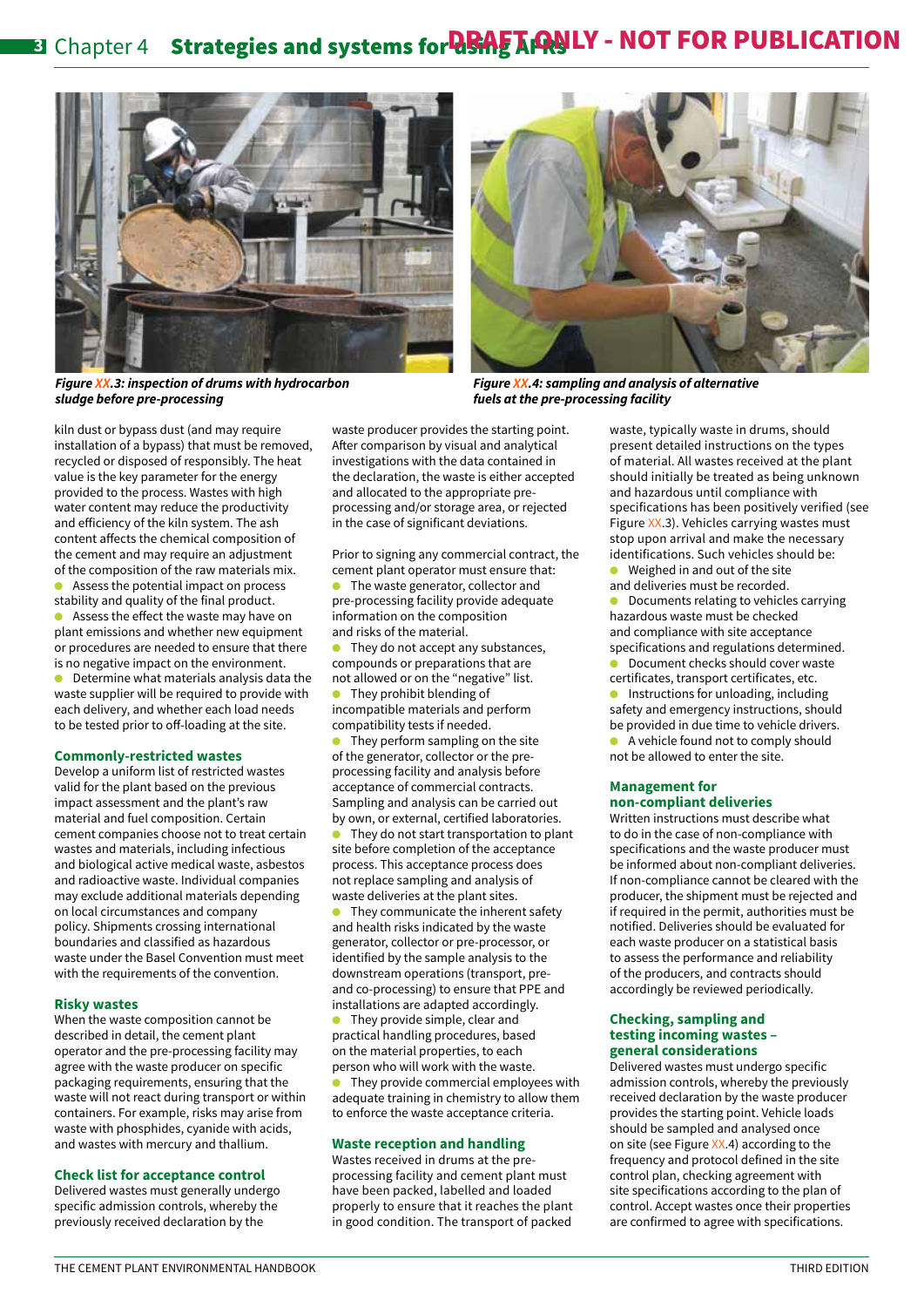#### **Assess incoming wastes**

Apply a suitable regime for the assessment of incoming waste. Such assessment must reveal: that the wastes received are within

- the range suitable for the installation whether the wastes need special handling, storage, treatment and/
- or removal for off-site transfer whether the wastes are as described by the supplier (for contractual,

operational or legal reasons).

#### **Techniques for checking**

Techniques for checking vary from simple visual assessment to full chemical analysis. The extent of the procedures adopted will depend upon:

- $\bullet$  the nature and composition of the waste<br>  $\bullet$  beterogeneity of the waste
- heterogeneity of the waste
- known difficulties with wastes (of a
- certain type or from a certain source)

specific sensitivities of the installation concerned (eg, certain substances known to cause operational difficulties)

whether the waste is of a known or

unknown origin (the latter should be avoided) existence or absence of a quality-

- controlled specification for the waste
- whether the wastes have been dealt with before and the plant's experiences with it.

#### **Waste pre-processing**

The use of wastes must not detract from smooth and continuous cement kiln operation, product quality, or the site's normal environmental performance, implying that wastes used in cement kilns must be homogenous and have a stable chemical composition and heat content, and a pre-specified size distribution. Pre-processing and preparation with the objective of providing a more homogeneous feed and more stable combustion conditions may therefore be necessary. Such pre-processing can include drying, shredding, grinding or mixing, depending on the type of waste.

This is usually carried out in a purposebuilt facility, which may be located outside or inside the cement plant. If the AF is prepared outside the cement plant, the fuels only need to be stored at the cement plant and then proportioned for feeding them to the cement kiln.

#### **Alternative fuels**

AFs can be subdivided into five classes: 1. gaseous – eg, petcoke oven gases, refinery waste gas 2. liquid – eg, hydraulic oils, insulating

oils. Some equipment can be sealed under a nitrogen blanket to reduce fire and explosion risks when handling liquids. 3. pulverised, granulated or fine crushed solids – eg, ground waste wood, granulated plastic. 4. coarse crushed solids – eg, crushed tyres, rubber/plastic waste (see Figure XX.5). 5. lumps – eg, whole tyres, plastic bales.

Mixing and homogenisation of wastes will generally improve feeding and combustion behaviour. Mixing of wastes can involve risks and should be carried out according to a prescribed recipe.

#### **Pre-processing and mixing of AFs**

Techniques used for waste pre-processing and mixing are wide ranging and may include:

 $\bullet$  mixing and homogenising of liquid wastes to meet input requirements eg, viscosity, composition and/or heat content shredding, crushing and shearing of packaged wastes and bulky

combustible wastes, eg, tyres

mixing of wastes in a bunker using a grab or other machine (eg, sprelling machines for sewage sludge)

production of refuse-derived fuel (RDF), usually produced from source separated waste and/or other non-hazardous waste.

Solid heterogeneous wastes can be mixed in a bunker or a pit prior to loading into transport or feed systems. In bunkers the mixing involves blending of wastes using cranes and the crane operators can identify potentially problematic loads (eg, baled wastes, discrete items that cannot be mixed or will cause loading/feeding problems) and ensure that these are removed, shredded or directly blended (as appropriate) with other wastes. Crane capacity must be sufficient to allow mixing and loading at a suitable rate.

#### **Segregation of waste types for safe processing**

Waste acceptance procedures and storage depend on the chemical and physical characteristics of the waste. Appropriate waste assessment is an essential element in the selection of storage and input operations and

is strongly related to the checking, sampling and assessment of incoming wastes. The segregation techniques applied vary according to the type of wastes received at the plant. Segregation relates to maintaining separation of materials to avoid hazardous mixtures. Extensive procedures are required to separate chemically incompatible materials.

Proper labelling of the wastes (eg, in accordance with the European Waste Catalogue) that

are delivered in containers, assists with their identification and traceability, and ensures: knowledge of waste content, which is required for the choice of

handling/processing operations the operator's ability to trace sources of problems and then take

steps to eliminate or control them

the ability to demonstrate conformance with restrictions on waste types and quantities received/processed.

Bar code systems and scan readers can be used for packaged and liquid wastes. The costs of such systems are low in relation to the benefits.

#### **General design considerations**

Carefully consider the cement plant and the pre-processing facility layout to ensure access for day-to-day operations, emergency escape routes, and maintainability of the plant and equipment.

Apply recognised standards to the design of installations and equipment. Any modifications to installations and equipment should meet requirements set in the standards. Thoroughly evaluate existing equipment refitted for a different service from a safety and performance standpoint before resuming commercial production. Document any modifications to installations and equipment.

Assess operations for health and safety risks or concerns to ensure that equipment is safe and to minimise risks of endangering people or installations, or damaging the environment. Use appropriate procedures to assess risks or hazards for each stage of the design process. Only competent and qualified personnel should undertake or oversee such hazard and operability studies.

#### **Design for reception and storage of hazardous wastes**

Establish suitable and safe transfer systems from transportation to the storage area to avoid risks from spillages, fugitive emissions or vapours. Suitable vapour filtration and capture equipment should be in place to minimise impact to the reception point and surrounding areas from unloading activities. Transfer and storage areas must be designed to manage and contain accidental spills into rainwater or firewater, which may be contaminated by the materials. This requires appropriate design for isolation, containment and treatment as follows:

All ground area within diced, storage areas must be sealed so that spills will not penetrate the ground.

- Sealed concrete surfaces with well
- controlled drainage are recommended.
- All leaks, spills, rainwater, etc, should be easily collected and saved for destruction.

No run-off water from the waste chemical storage area should be discharged to sewers. Any such run-off should be redirected into storage tanks for subsequent high temperature destruction in the kiln.

- Leak-free design should be
- specified whenever possible.

Methods to contain and recover piping leaks without environmental contamination should be provided.



*Figure XX.5: shredded tyres and rubber waste*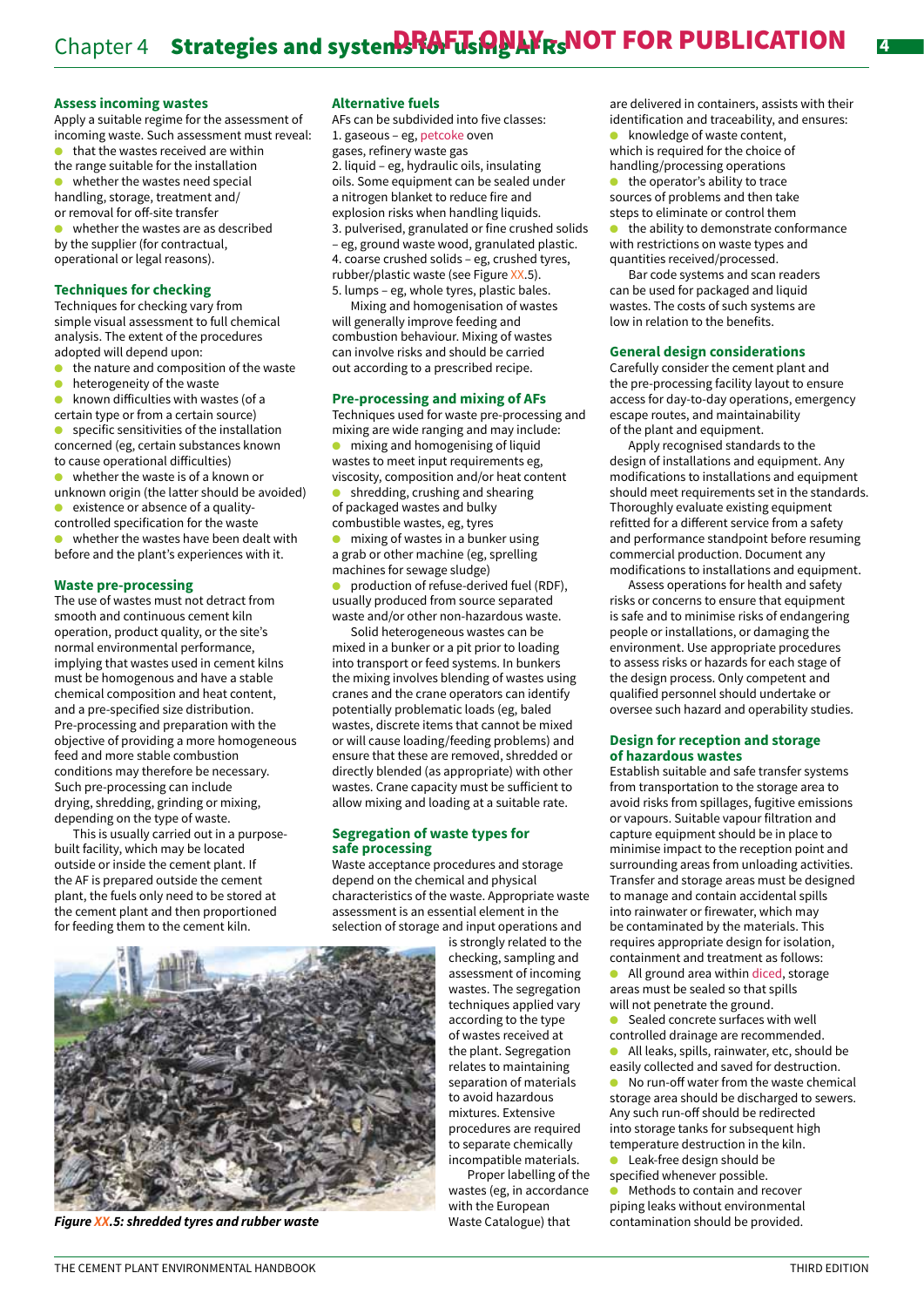$\bullet$  Adequate alarms for abnormal conditions should be provided.

Monitoring systems capable of detecting volatile organic vapours should be placed at key process locations to signal accidental waste fuel leaks. Periodic monitoring for VOC emissions should be provided. All volatile organic emissions from waste storage and pre-processing facilities could be exhausted to the cement kiln for complete destruction. Alternatively, a closed vapour line between the storage tank vents and the tank trucks should be provided to return the displaced volatile organic vapours from the storage tanks to the tank truck, when loading the tanks. A back-up carbon adsorption vapour control system could be provided to control VOC storage tank breathing emissions. Explosion proof safety valves should be used.

#### **Housekeeping**

General tidiness and cleanliness contribute to an enhanced working environment and can allow potential operational problems to be identified in advance. The main elements of good housekeeping are:

the use of systems to identify and locate/ store wastes received according to their risks

- the prevention of dust emissions
- from operating equipment  $\bullet$  effective waste water management
- $\bullet$  effective preventive maintenance.

#### **Waste storage**

Limit waste volumes in storage and waste storage time to a minimum. Maximum allowed waste storage should be determined on the installed fire protection systems, which should include early warning sensors like temperature and smoke detectors. Define limits for waste and processed waste storage time per type of material in the permit, taking into consideration the corresponding health and safety risks (toxicity, reactivity, flammability/explosion potential, and storage conditions) and local regulations.

Ensure that storage facilities are fit for purpose. In general, the storage of wastes needs to consider the unknown nature and composition of wastes, as this gives rise to additional risks and uncertainties. In many cases, this uncertainty means that higher specification storage systems are applied for wastes than for well-characterised raw materials.

A common practice is to ensure, as far as possible, that hazardous wastes are stored in the same containers (drums) that are used for transport, thus avoiding the need for additional handling and transfer. Good communication between the waste producer and the waste manager helps to ensure wastes are stored and transferred, etc, so that risks all along the chain are well managed. It is also important that only well characterised and compatible wastes are stored in tanks or bunkers.

## **Best available techniques (BAT) and best environmental practice (BEP)**

Advancements in the cement industry will concentrate on the further development of new technology and on the utilisation of

secondary materials and other supplementary cementitious materials (SCMs). In recent years improvements in cement production lines with precalcining systems include homogenisation technology, new preheating and precalcining systems with the capacity of up to 10,000tpd of cement, various new types of crushing and grinding systems, new operation and management systems, and new environmental protection measures such as the use of new bag dust collectors and low NO<sub>v</sub> burners. The utilisation of secondary materials and SCMs may save huge amounts of natural resources.

#### **BAT/BEP for cement production**

Dry preheater/precalciner kilns are regarded to be the best available techniques and to constitute the best environmental practice. These technologies are also the most economically feasible option, which constitutes a competitive advantage and thereby contributes to the gradual phasing out of older, polluting and less competitive technologies. For new plants and major upgrades, the best available techniques for the production of cement clinker is a dry process kiln with multi-stage preheating and precalcination. A smooth and stable kiln process, operating close to the process parameter set points, is beneficial for all kiln emissions as well as energy use. This can be obtained by applying:

process control optimisation, including computer-based automatic control systems

the use of modern fuel feed systems minimising fuel energy use by means of preheating and precalcination to the greatest extent possible, considering the existing kiln system configuration.

Careful selection and control of substances entering the kiln can reduce emissions and when practicable, homogenous raw materials and fuels with low contents of sulphur, nitrogen, chlorine, metals and VOC should be selected.

#### **Controlling emissions of polychlorinated dibenzodioxins (PCDD) and dibenzofurans (PCDF)**

PCDD/PCDF control in cement production becomes a simultaneous effort to reduce the precursor and/or organic concentrations, preferably by finding a combination of optimum production rate and optimum gas temperatures and  $O<sub>2</sub>$  level at the raw material feed end of the kiln and reducing the air pollution control device (APCD) temperature. Feeding of ARMs as part of the raw material mix should be avoided if it includes elevated concentrations of organics and no AFs should be fed during start-up and shut down. The most important measure to avoid PCDD/PCDF formation in wet kilns seems to be quick cooling of the kiln exhaust gases to lower than 200˚C.

Modern preheater and precalciner kilns already inherently have this feature in the process design and have APCD temperatures less than 150˚C. Operating practices, such as minimising the build-up particulate matter on surfaces, can assist in maintaining low PCDD/PCDF emissions.

#### **Conventional fuels**

Three different types of conventional or fossil fuels are used in cement kiln firing in decreasing order of importance – pulverised coal and petcoke, fuel oil (heavy) and natural gas. To keep heat losses at a minimum, cement kilns are operated at the lowest reasonable excess  $O<sub>2</sub>$  factors. This requires highly uniform and reliable fuel metering as well as the fuel being present in a form which allows for easy and complete combustion (fuel preparation process and fuel storage). These conditions are fulfilled by all pulverised, liquid and gaseous fuels, be it conventional or AFs. Therefore, the main fuel input (65-85 per cent) has to be of this type whereas the remaining 15-35 per cent may be fed in coarse crushed or lumpy form. Fuel feed points to the cement kiln system are via the:

- main burner at the rotary kiln outlet end feed chute at the transition chamber at
- the rotary kiln inlet end (for lump fuel)
- fuel burners to the riser duct
- precalciner burners to the precalciner
- feed chute to the precalciner (for lump fuel)
- mid-kiln valve to long wet and dry kilns (for lump fuel).

The fuel introduced via the main burner to the hot zone of the rotary kiln produces the main flame with temperatures of around 2000˚C. For process optimisation reasons the flame must be adjustable within limits. The flame is shaped and adjusted by the so-called primary air (10-15 per cent of total combustion air) through interaction of the outer axial air ring channel as well as of the conical inner air ring channel of the (main) burner.

#### **Cement quality**

The cement plant must carry out chemical and physical analysis for all relevant parameters concerning cement quality and potential clinker contamination on a routine basis and all data must be recorded. Co-processing of AFs will not affect the cement quality and this must be documented. The operator must be aware that fluorine, phosphate and zinc influences setting time and strength development of the cement, that chlorine, sulphur and alkalis affect overall product quality, and that chromium may cause allergic reactions in sensitive users.

The classification of cements in terms of their strength-giving properties has been practised for many years. It is impractical for cement producers to test the cements they make with all the many different sands and aggregates and in the wide range of mix proportions they are likely to meet in practice. Therefore, standard test procedures have been developed to enable manufacturers to control their production. The strengthgiving characteristics of cements can take the form of assessments at early (2-3 days) or late (28 days) ages or both. The European ENV 197-1 places primary emphasis upon the 28-day strength and for this purpose introduces three classes – 32.5, 42.5 and 52.5 – representing the minimum characteristic strength in N/mm2, which the cement is required to achieve at 28 days from tests made in accordance with the test method described in European Standard EN 196-1.